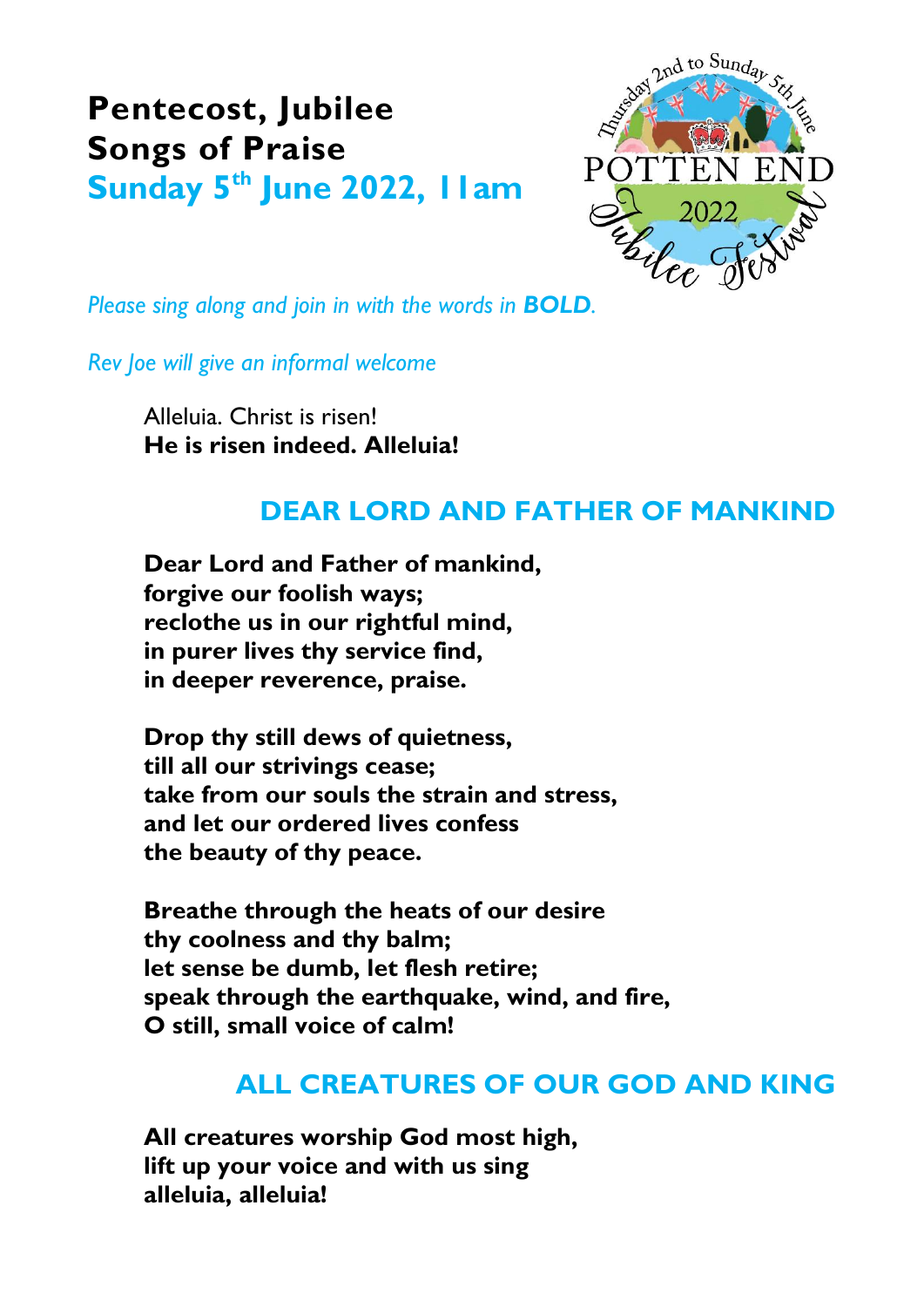**Thou burning sun with golden beam, thou silver moon with softer gleam, O sing ye, O sing ye, alleluia, alleluia, alleluia!**

**And ev'ryone, with tender heart, forgiving others, take your part, alleluia, alleluia! Ye who long pain and sorrow bear, sing praise and cast on God your care, O sing ye, O sing ye, alleluia, alleluia, alleluia!**

**Let all things their Creator bless, and worship God in humbleness, alleluia, alleluia! To God all thanks and praise belong! Join in the everlasting song: O sing ye, O sing ye, alleluia, alleluia, alleluia!**

### **Opening Responses**

*Between each petition respond with:*

**Fill us with your Spirit.**

#### **HOW GREAT THOU ART**

**Oh Lord, my God When I, in awesome wonder Consider all the worlds Thy hands have made I see the stars, I hear the rolling thunder Thy power throughout the universe displayed**

*Then sings my soul, my Saviour God to Thee How great Thou art, how great Thou art Then sings my soul, my Saviour God to Thee How great Thou art, how great Thou art*

**When Christ shall come, with shout of acclamation And take me home, what joy shall fill my heart Then I shall bow, in humble adoration And then proclaim, my God, how great Thou art**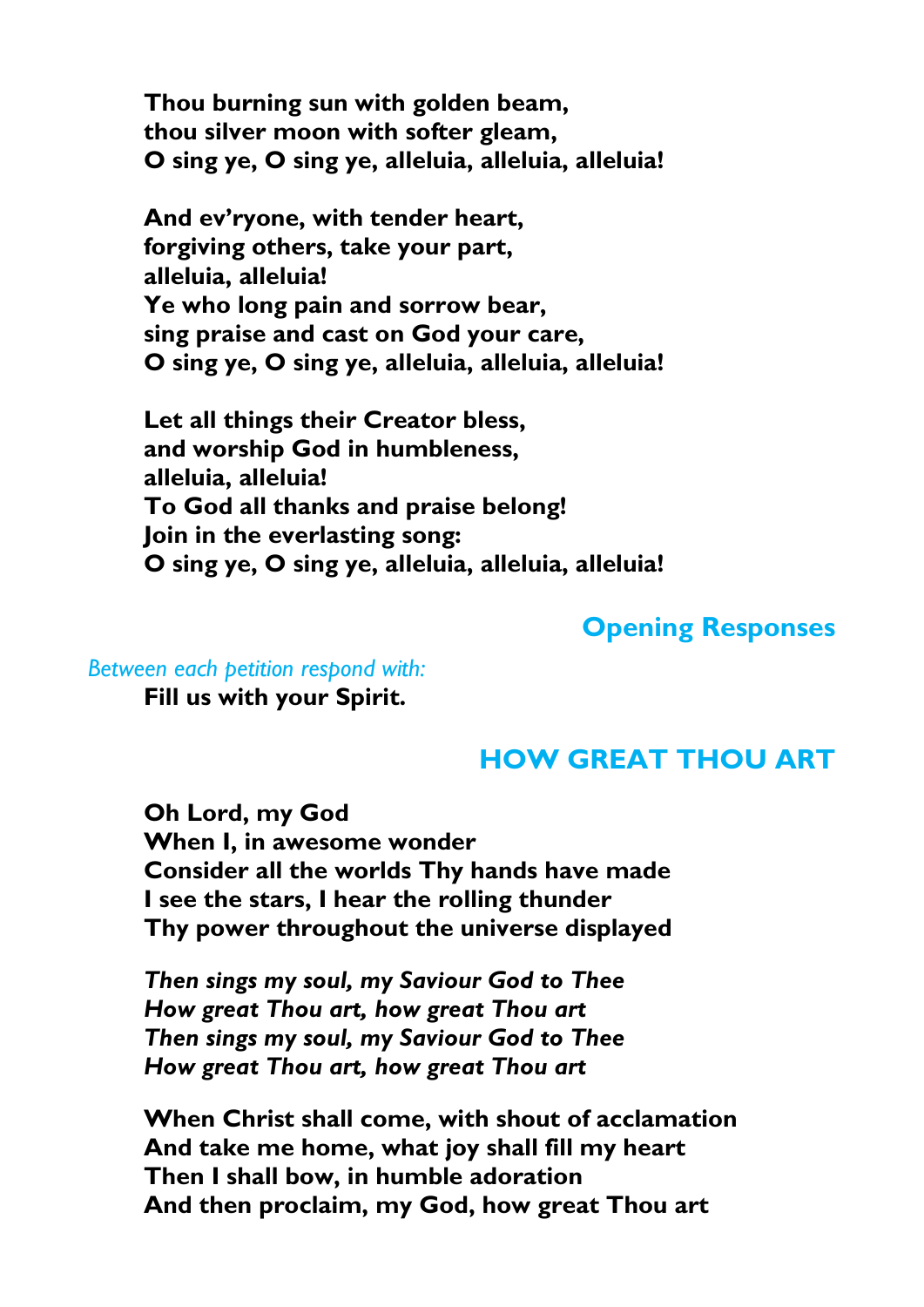*Then sings my soul, my Saviour God to Thee How great Thou art, how great Thou art Then sings my soul, my Saviour God to Thee How great Thou art, how great Thou art*

### **LIVING LORD**

**Lord Jesus Christ, You have come to us, You are one with us, Mary's Son. Cleansing our souls from all their sins Pouring your love and goodness in, Jesus our love for you we sing, Living Lord.**

**Lord Jesus Christ, I would come to you, Live my life for you. Son of God. All your commands I know are true, Your many gifts will make me new, Into my life your power breaks through, Living Lord.**

**Pentecost Reading – Acts 2.1-21**

### **ALL THINGS BRIGHT AND BEAUTIFUL**

*All things bright and beautiful, All creatures great and small, All things wise and wonderful, The Lord God made them all.*

**Each little flower that opens, Each little bird that sings, He made their glowing colours, He made their tiny wings.**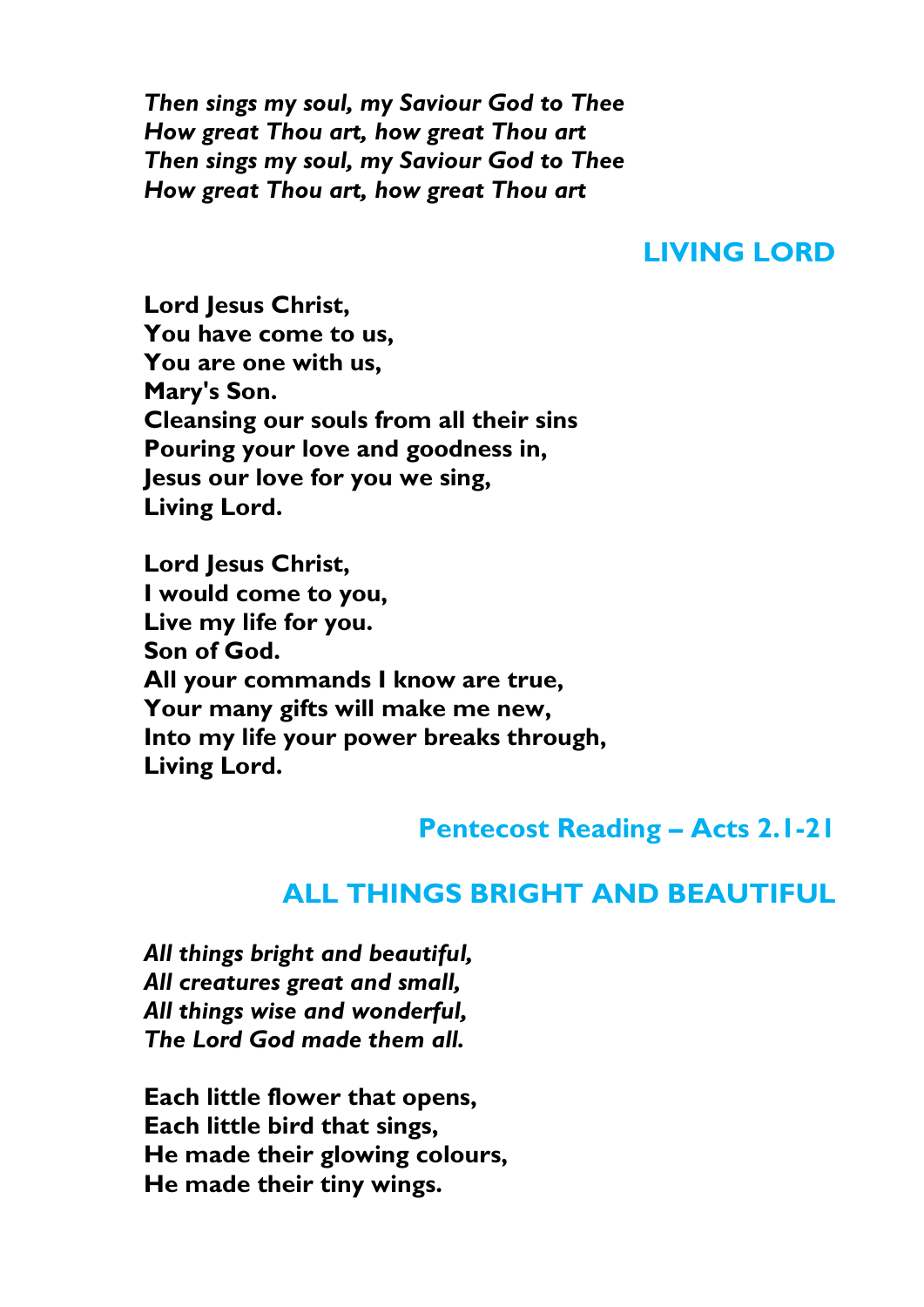*All things bright and beautiful, All creatures great and small, All things wise and wonderful, The Lord God made them all.*

**The purple headed mountain, The rivers running by, The sunset and the morning, That brightens up the sky.**

*All things bright and beautiful, All creatures great and small, All things wise and wonderful, The Lord God made them all.*

**The cold wind in the winter, The pleasant summer sun, The ripe fruits in the garden, He made them every one.**

*All things bright and beautiful, All creatures great and small, All things wise and wonderful, The Lord God made them all.*

**The tall trees in the greenwood, The meadows for our play, The rushes by the water, To gather every day.**

*All things bright and beautiful, All creatures great and small, All things wise and wonderful, The Lord God made them all.*

**He gave us eyes to see them, And lips that we might tell, How great is the Almighty, Who has made all things well.**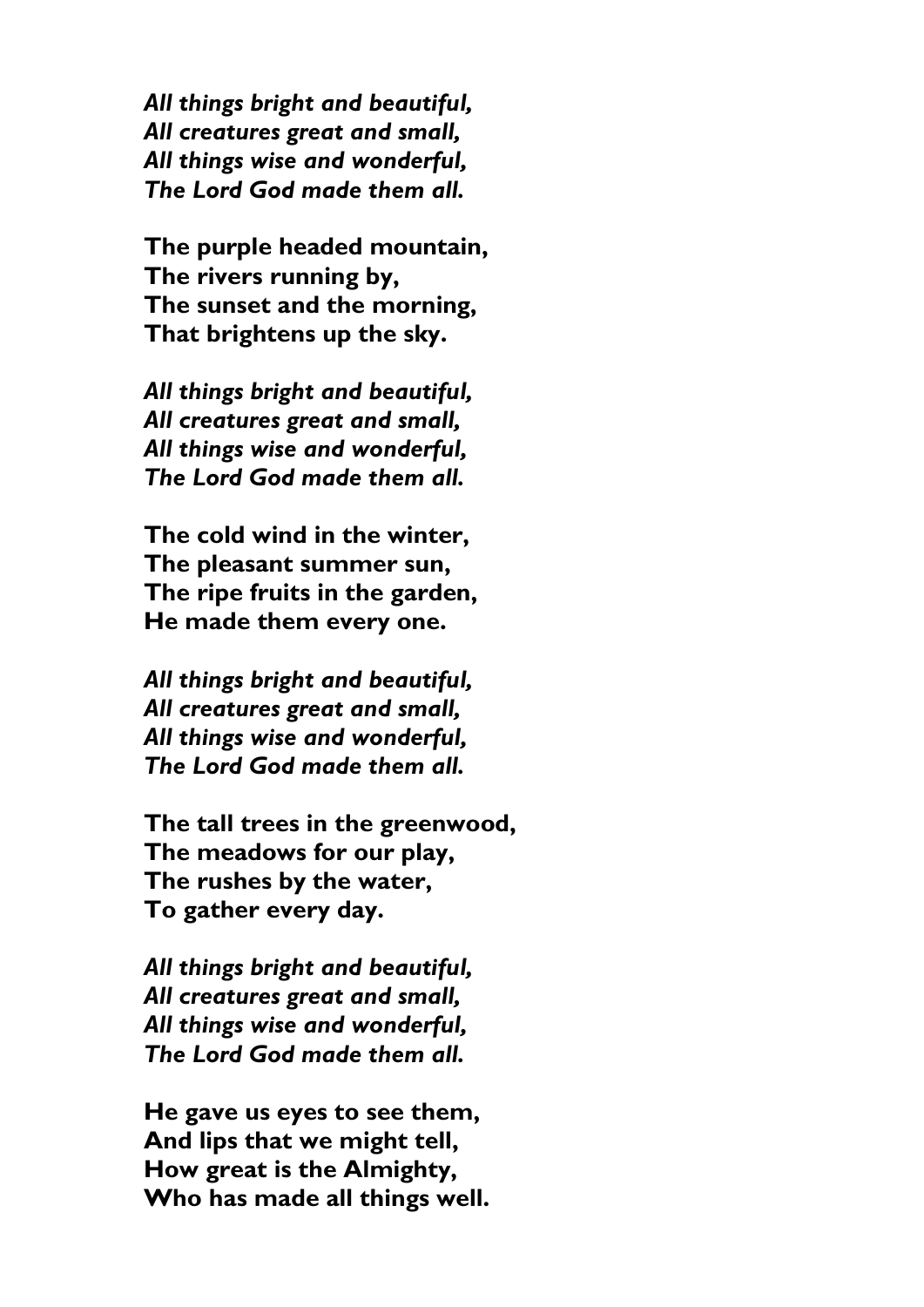*All things bright and beautiful, All creatures great and small, All things wise and wonderful, the Lord God made them all.*

**Prayers**

Between each petition we blow bubbles and say: **Fill us with your Spirit.**

### **HOLY SPIRIT, LIVING GOD**

Holy Spirit, living breath of God, Breathe new life into my willing soul. Let the presence of the risen Lord, Come renew my heart and make me whole. Cause Your Word to come alive in me; Give me faith for what I cannot see. Give me passion for Your purity; Holy Spirit, breathe new life in me.

Holy Spirit, come abide within, May Your joy be seen in all I do. Love enough to cover every sin, In each thought and deed and attitude. Kindness to the greatest and the least, Gentleness that sows the path of peace. Turn my strivings into works of grace; Breath of God show Christ in all I do.

Holy Spirit, from creation's birth, Giving life to all that God has made, Show Your power once again on earth, Cause Your church to hunger for your ways. Let the fragrance of our prayers arise; Lead us on the road of sacrifice, That in unity the face of Christ May be clear for all the world to see.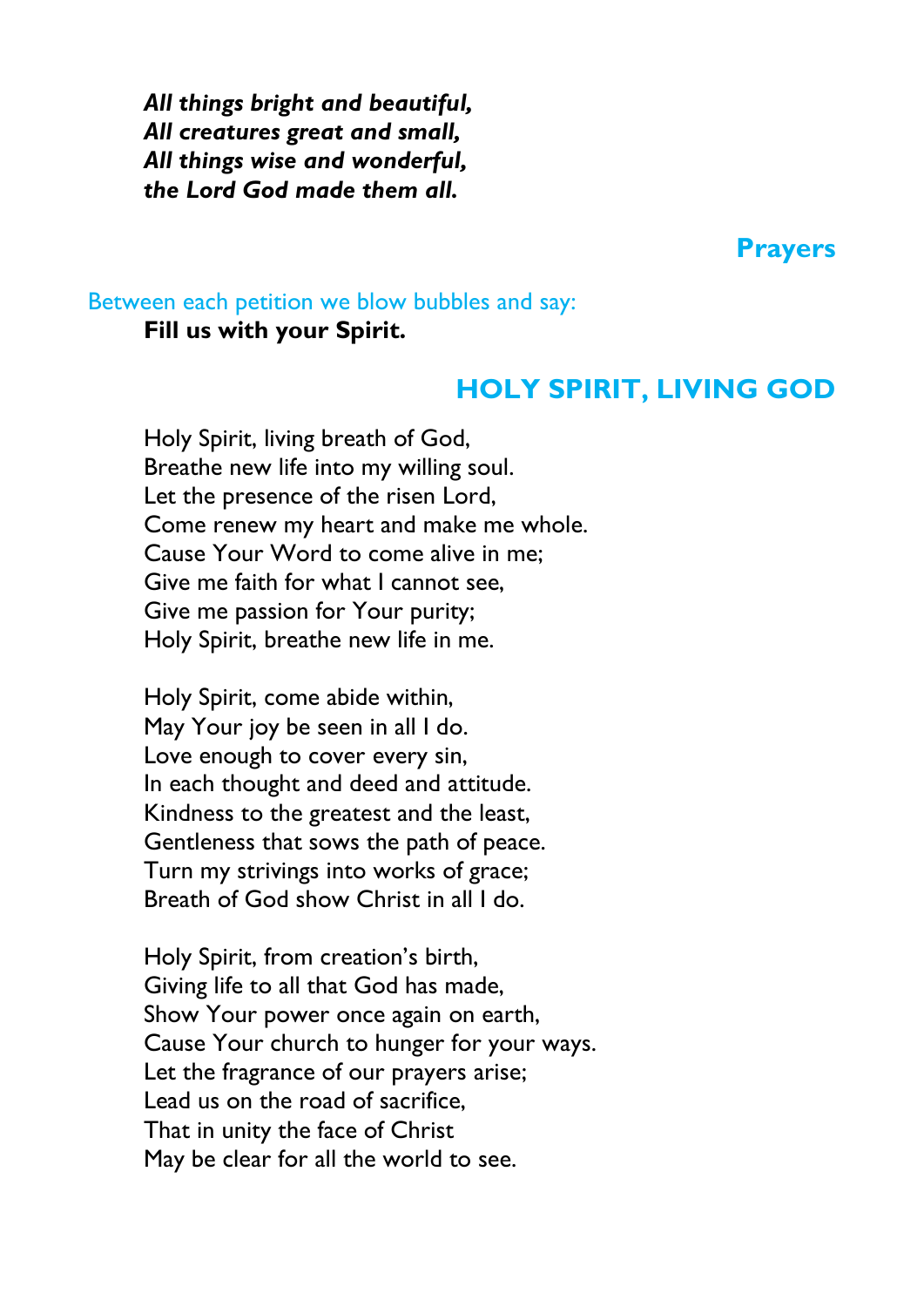Holy Spirit, living breath of God, Breathe new life into my willing soul.

### **Prayer of commitment**

*Between each petition respond with:*

**We will.**

### **SHINE, JESUS SHINE**

**Lord, the light of your love is shining In the midst of the darkness, shining Jesus, Light of the world, shine upon us Set us free by the truth you now bring us Shine on me,** *(CLAP, CLAP, CLAP, CLAP)* **shine on me** *(CLAP, CLAP, CLAP, CLAP)*

**Shine, Jesus, shine Fill this land with the Father's glory Blaze, Spirit, blaze Set our hearts on fire Flow, river, flow Flood the nations with grace and mercy Send forth your word Lord, and let there be light**

**Lord, I come to your awesome presence From the shadows into your radiance By the blood I may enter your brightness Search me, try me, consume all my darkness Shine on me,** *(CLAP, CLAP, CLAP, CLAP)* **shine on me** *(CLAP, CLAP, CLAP, CLAP)*

**Shine, Jesus, shine Fill this land with the Father's glory Blaze, Spirit, blaze Set our hearts on fire Flow, river, flow Flood the nations with grace and mercy Send forth your word Lord, and let there be light**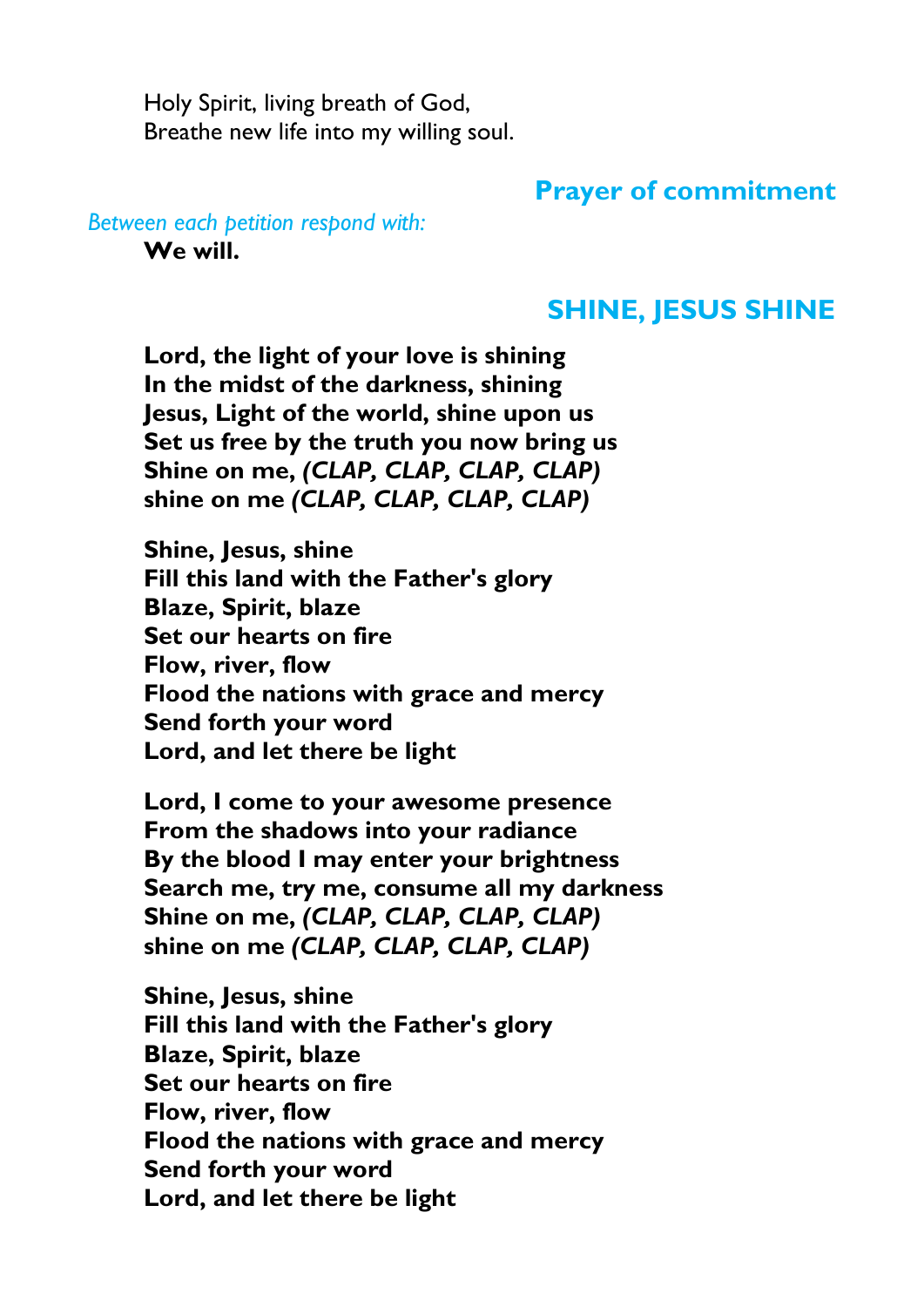**As we gaze on your kingly brightness So our faces display your likeness Ever changing from glory to glory Mirrored here may our lives tell your story Shine on me,** *(CLAP, CLAP, CLAP, CLAP)* **shine on me** *(CLAP, CLAP, CLAP, CLAP)*

**Shine, Jesus, shine Fill this land with the Father's glory Blaze, Spirit, blaze Set our hearts on fire Flow, river, flow Flood the nations with grace and mercy Send forth your word Lord, and let there be light**

*Shine, Jesus, shine Fill this land with the Father's glory Blaze, Spirit, blaze Set our hearts on fire*

**Flow, river, flow Flood the nations with grace and mercy Send forth your word Lord, and let there be light**

### **Act of dedication**

As we give thanks for Her Majesty's service to us all, let us dedicate our own lives once again to the love and service of God and neighbour:

**Lord of our lives and Father of all, grant that our thanksgiving may prove itself in service to you and to our Queen, our country and one another, for your Name's sake. Amen.**